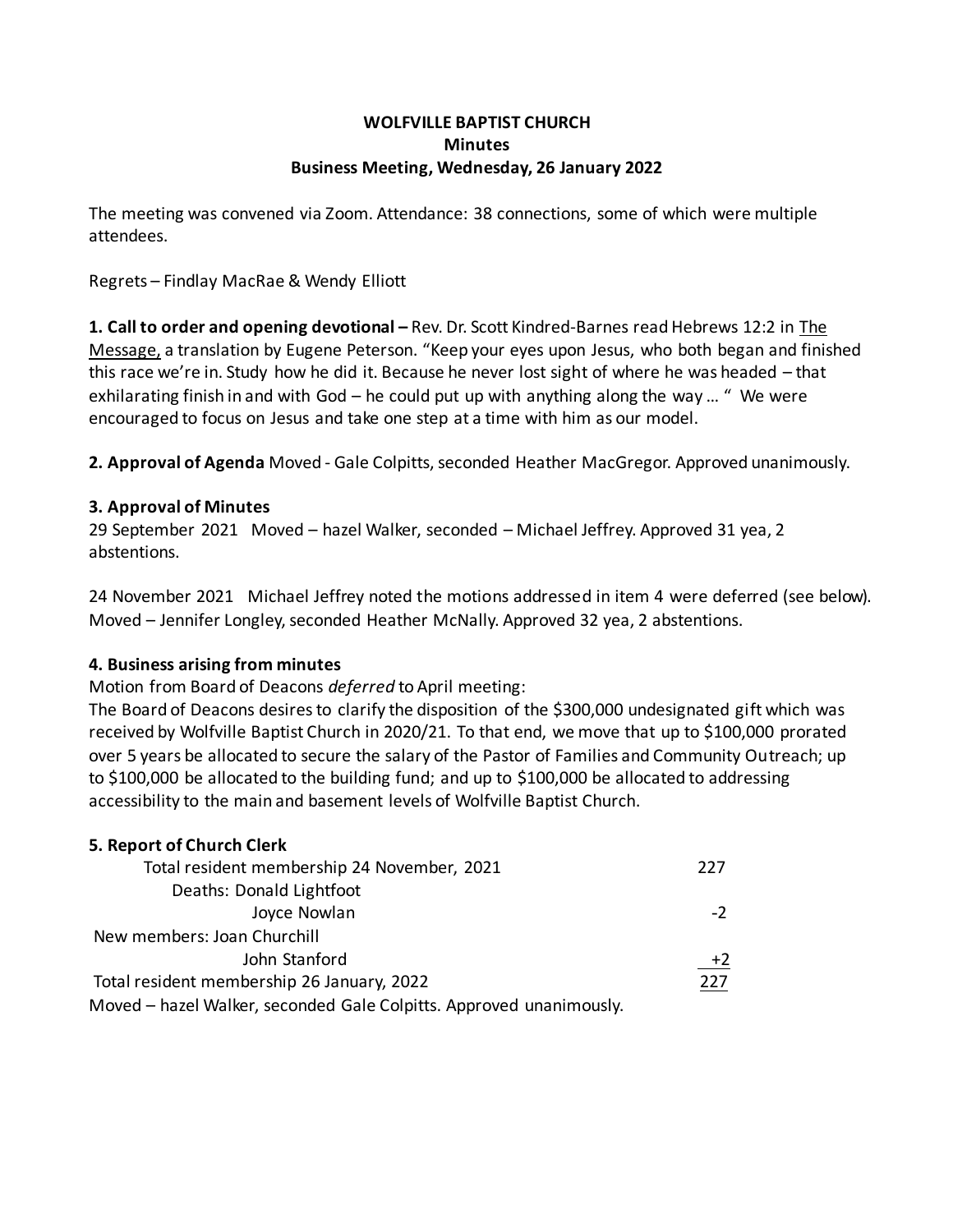## **6. Financial Report**

# a. Report of FY2021

The Treasurer pointed out that not all the information was available this soon after the close of the year. He will submit the report when completed. He noted that, by all appearances, we are entering 2022 well positioned financially.

Received as information.

# **7. Annual Evaluation and Planning of Board of Deacons**

See attachments Moved – Michael Jeffrey, seconded Vincent Leung. Unanimously approved.

# **8. Annual Evaluation and Planning of Board of Christian Education**

See attachments and read by Rosanne McClare Moved – Roseanne McClare, seconded – Vincent Leung. Unanimously approved

# **9. Annual Evaluation and Planning of Music Committee**

See attachments

A question arose as to who is handling the music licensing and payments to CCLI. Heather Price responded that she has been doing it recently because of the changing office staff, but Vanessa had been handling this. Normally office staff keep track of the music used and submit the report and payment.

Moved – Beth Crosby, seconded Michael Jeffrey. Approved unanimously

# **10. Reportsfrom other Boards and Committees**

# **a. Nominating Committee**

Thanks were expressed to the many people who volunteer their time and talents for the ongoing function of our church. Everyone's role is important. The following people have offered their service in key roles:

1. Michael Robertson nominated as a member of Christian Education.

2. Melody Maxwell nominated for the Music Committee.

The Nominating Committee is looking for the following volunteers:

1. Co-recording secretary to back up Mark Crosby

2. Another person to join Heather McNally and Beth Crosby on the Nominating Committee.

3. More members for the Board of Christian Education. Rosanne will be finished her term in June 2022.

Please prayerfully consider your ability to fulfill one of these opportunities.

Moved to accept the report and approve the above noted new nominations by Beth Crosby, seconded by hazel Walker. Approved unanimously.

The current Volunteer List is attached below

# **b. Search Committee**

# See Attachments

The committee reported that we have not identified a suitable candidate. Several questions were raised. Is the overall age of the congregation a deterrent?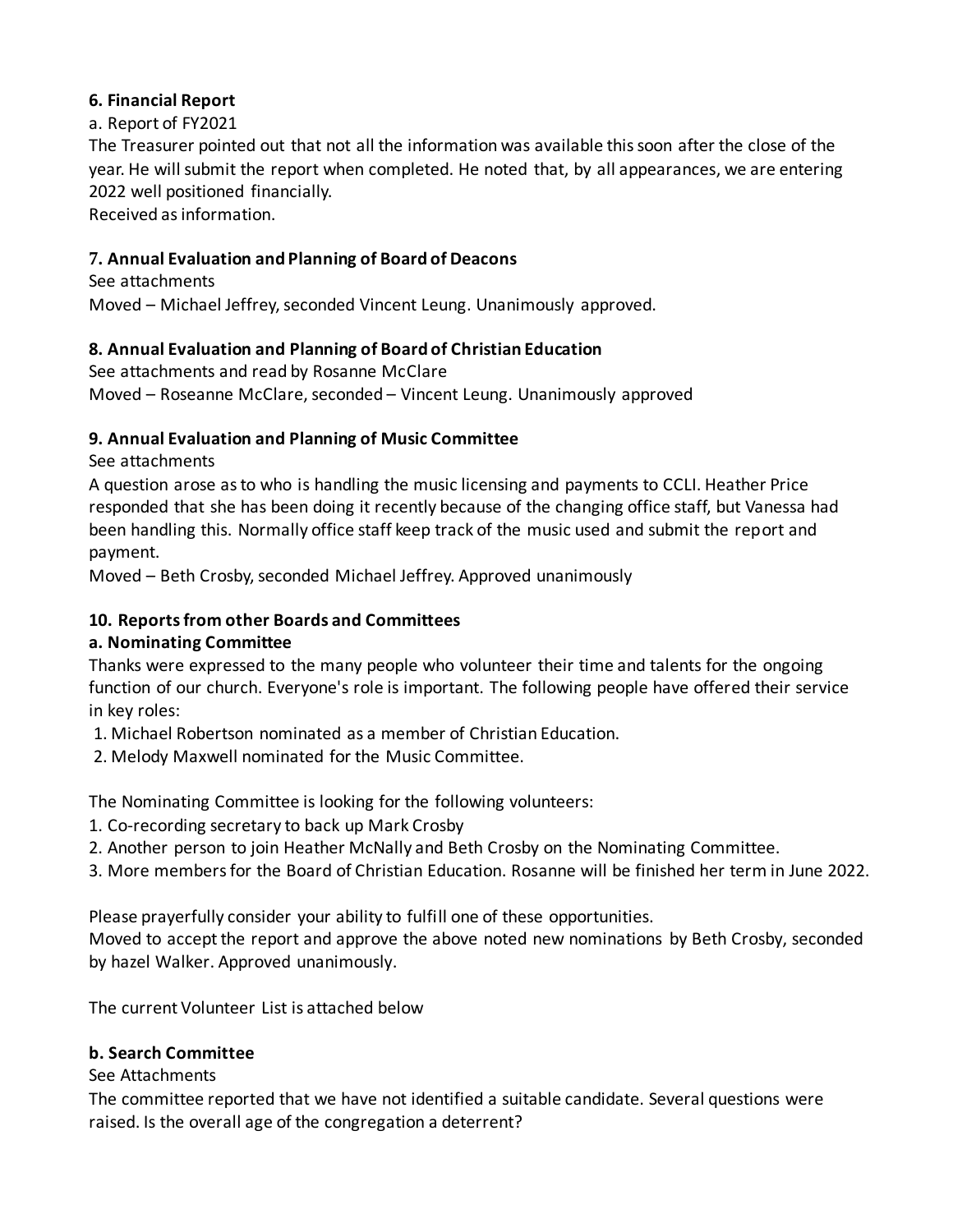Why are we not attracting appropriate candidates? How far afield have we advertised?

The committee responded that some of the applicants who responded earlier have moved on due to delay. We have gone back to the denomination for referrals, also to the Divinity College, Association of Baptist Freedoms, members of the congregation and our website.

The suggestion was made that we need to reach out to the nation-wide Baptist Federation, and to other Christian leaders we may know nationally for recommendations.

The committee noted that they have concentrated within a reasonable distance in consideration of moving expenses, etc.

The report was offered for information and did not require formal approval.

## **11. Other Business**

**a. Trustees.** The Moderator reported that Findlay MacRae, Chair of the Trustees has indicated there is a plan to hold an information meeting in late February or early March concerning developing the property adjacent to the church.

## **b. Scheduling of business meetings:**

In a previous meeting the idea of holding business meetings on a Saturday afternoon was raised, for those who find it difficult or inconvenient to get out on an evening. General discussion did not suggest a significant desire for this. It was suggested that after we are allowed to meet in person, it may be good to continue holding meetings on Zoom, so members do not need to go out at night, especially in the winter. It was noted that we have a much easier time reaching a quorum on Zoom meetings because of the higher attendance. It was noted that scheduling meetings is the purview of the Deacons. It was also suggested the first meeting of the year be scheduled in February rather than January to allow time for gathering of financial information at the year's end, with tonight's 2021 financial report being a case in point.

**c. A concern was raised concerning an elevator.** This has been a matter of concern for over 20 years. Sandy Macmillan, speaking for the Trustees, indicated that the Board had hoped to have sufficient information to be able to address this by the end of December 2021, as to whether to proceed with a lift in the current building or install an elevator in a proposed new building. Unfortunately, this has not been possible under the current circumstances. The Board has the information and pricing for a lift within the current building but did not want to double up on elevators. As there is little activity in the building at this time it is not required at the moment. It would be nice to have something there to help people go between levels, but all the information is not there yet. The moderator noted that memorial donations are being made for this purpose.

# **12. Announcements:**

## **a. Next meeting: Wednesday, 27 April 2021 at 7:00 p.m.**

**13. Adjournment** moved by John Murimboh. The moderator closed in prayer.

## **See Attachments Below**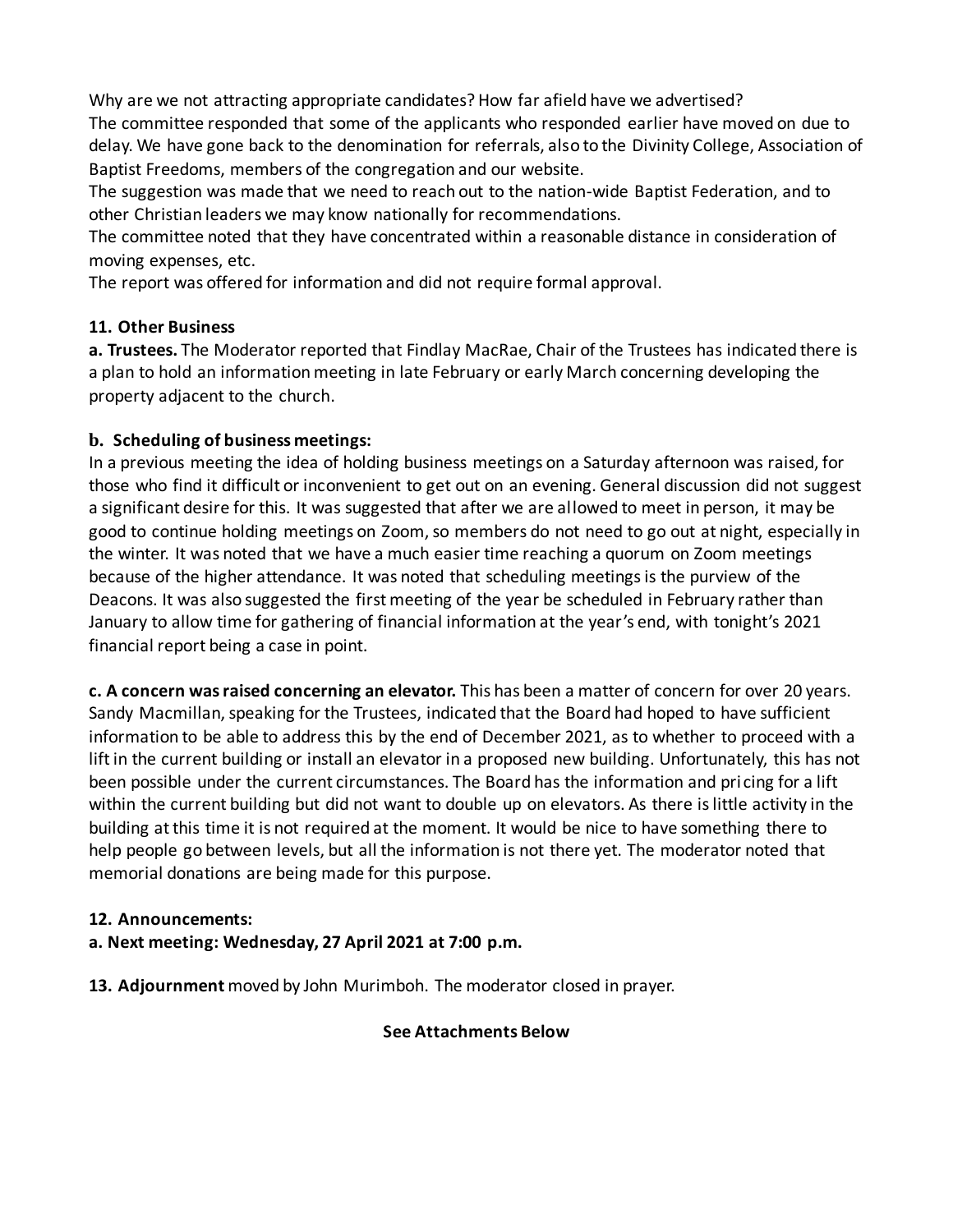#### **Wolfville Baptist Church BOARD OF DEACONS' ANNUAL REPORT January 26, 2022**

The year 2021 continued to challenge us. The Covid-19 epidemic fluctuated throughout the year, with many changes of protocol by Public Health. The Board of Trustees were invaluable in their attention to these constantly changing directions, keeping our church community safe. Beginning in October 2021, Wolfville Baptist was accepted into the Province's Workplace Screening Program and we were able to increase the safety and security of our congregation by providing regular COVID Rapid tests to church staff and those in leadership roles.

We are grateful to the Board of Trustees and Board of Finance for financial approval for on-line equipment and the commitment and expertise of the Stream Team to modify the church, install and operate the Live Streaming Equipment. This allowed us to offer services to the wider community. For the month before the latest lockdown, attendance in the Sanctuary was between 85 and 101 weekly, but an additional 120 to 150 viewers from across North America and beyond watched the services online. It is particularly interesting that people continue to watch recorded services for several months after the original live stream.

In December, just as we thought we were on the verge of moving back to more normal times, the Omicron virus appeared and sent us back to no in-person church services. The Board of Finance has had to find ways to ensure that offerings can continue to be made. The Board of Christian Education had to find new ways to provide worship for the children. The Deacons had to adjust methods to carry out their duties.

There were hopes that our Administrative Assistant, Vanessa Gennette, would be able to return to work at WBC, but her illness became ongoing, and we were saddened, as a congregation, when she died on Christmas Eve, 2021.

We are grateful to the Personnel committee for hiring Theresa Perrin as the interim Admin-istrative Assistant. We are also grateful to Jennifer Longley for keeping track of phone messages, when there was no one in the office.

The other major disappointment for our congregation this year, was the withdrawal of application at the last minute, of the leading candidate for the position of Pastor of Families and Community Outreach. A year of solid work had been put in by the Search Committee. They had consulted the Deacons on numerous occasions and consulted the whole congregation through questionnaires. They are continuing their search with a few changes in committee members and we thank Judith Tod and Anita Premkumar for their commitment to the Search Process since 2020. The current representatives of the Board of Deacons on the Search Committee are John Murimboh, Zak Peters and Joanna McGrath. As a Deacons' Board we attempt to follow the bylaws for the Diaconate.

**1. We arrange for, and assist in, the administration of Baptism and the Lord's Supper.** *We are grateful to our Honourary Deacon, Mary McGrath, who prepared the communion and the table in ways that were appropriate to the protocol at the time. We have continued to use prepackaged communion kits when we were allowed in-sanctuary services.* 

*There was one baptism this year. Samaria Paynter was baptized in the church sanctuary by both our pastor, Rev. Dr. Scott Kindred Barnes, and Acadia University chaplain Rev. Dr. Marjorie Lewis. Samaria will be received into the church in February if protocol allows. She has been away from the area since her baptism.* 

*Another person has desired baptism in the New Year and has been interviewed by two deacons, who recommend her.*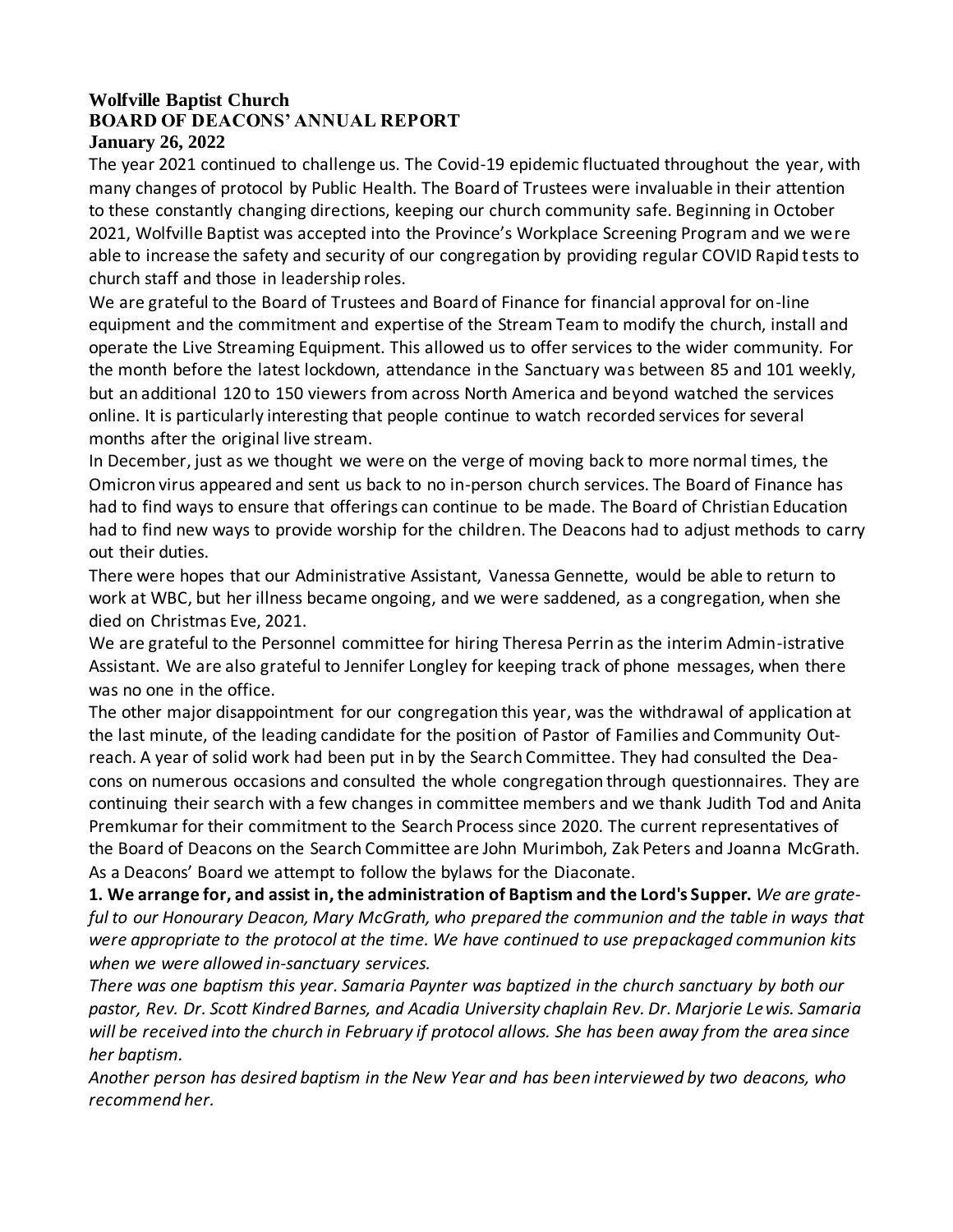**2. The bylaws encourage us to act as counsellors and assistants to the Pastor in advancing the spiritual interests of the church.** We have met monthly with our pastor, excepting July and August, receiving written and verbal reports from him. These form a basis for attending to his expressed concerns and activities, affirming and offering guidance and sharing feedback and concerns from members of the congregation.

**3. To conduct a performance review annually with each member of the Pastoral team**. *This has yet to be done formally this year. The Co-Chairs check in frequently with the Pastor to assess and respond to concerns and needs.* 

**4. We are to manifest an active interest in the sick, the new, and members-in-need of the congregation.** *We depend on our Senior Pastor and Minister of Congregational Care to alert us to situations where we might be helpful and we, in turn, alert them to similar situations. We also encourage the congregation to contact us when care is needed. As church members we all have the same mission. When it became evident that church services could only be Senior Pastor and Minister of Congregational Care online and many of our congregation did not have computer access, volunteers were arranged to check in regularly with many of these members. Many continue this ministry on an ongoing basis.* 

*We appreciate the continuing commitment of Jennifer Longley assisting in many ways through this time.* 

**5. In the absence of the Pastor either on vacation, on educational leave, or illness, we are to arrange for pulpit supply.** *When our Pastor Scott was on vacation over the summer, we arranged for the following: Rev. Dr. Mark Parent (July 4); Rev. Dr. Melody Maxwell (July 11); Rev. Dr. Allison Trites (July 18); Rev. Dr. Stuart Blythe (July 25) Rev. Dr. Roger Prentice (Aug. 1). Deacons Michael Jeffrey; John Murimboh; and Gale Colpitts, and worship leader Wendy Stubbert assisted.* 

*Notes of appreciation and honoraria offered were sent to each of our guest preachers.* 

6. **Nominate appointments of Honourary Deacons**. *There were none added this year*.

**7. Administer the funds which have been collected for those in need and submit a reviewed statement annually**. *Disbursementsin 2021 totaled \$8453.64, which leaves a balance in the account of \$4404.89 as of December 31, 2021. Assistance was provided to individuals who needed help with furnace oil/wood (3), utilities/power bills (4), accommodation (5), food (4) clothing (1), medications (2), travel to medical appointments (1) and other personal needs (2). Each request for assistance is carefully investigated and WBC collaborates with WAICC and Saint Vincent de Paul for larger requests. An annual contribution equal to 10% of contributions to the Deacons' Fund in the previous year is made annually to CBAC to support spouses and children of deceased pastors.* 

**8. Be responsible for education in Stewardship.** *On request of the Board of Finance, the Co- chairs met with the Finance and Trustees Boards, to discuss our stewardship, not only in terms of financial giving, but also our mission of sharing time and talent as a total stewardship offering of our whole selves. We have agreed with and encouraged our Pastor to continue to bring up the need for financial offerings as well, weekly to the congregation.* 

**9. Consider all requests for church membership and shall satisfy themselves as to the character of the applicant.** *Two deacons volunteer to go to the homes of those making such a request. The names are brought back to the Board of Deacons for approval and subsequently approved by the congregation. Two persons applied to transfer their membership this year: John Stanford and Joan Churchill. They were received into the church the first Sunday in December through the Right Hand of Fellowship.*  **10. Review all problems of conflict within the congregation that may arise, settling the same in the spirit of goodwill and Christian charity.** *These are attended to as they are brought forward.*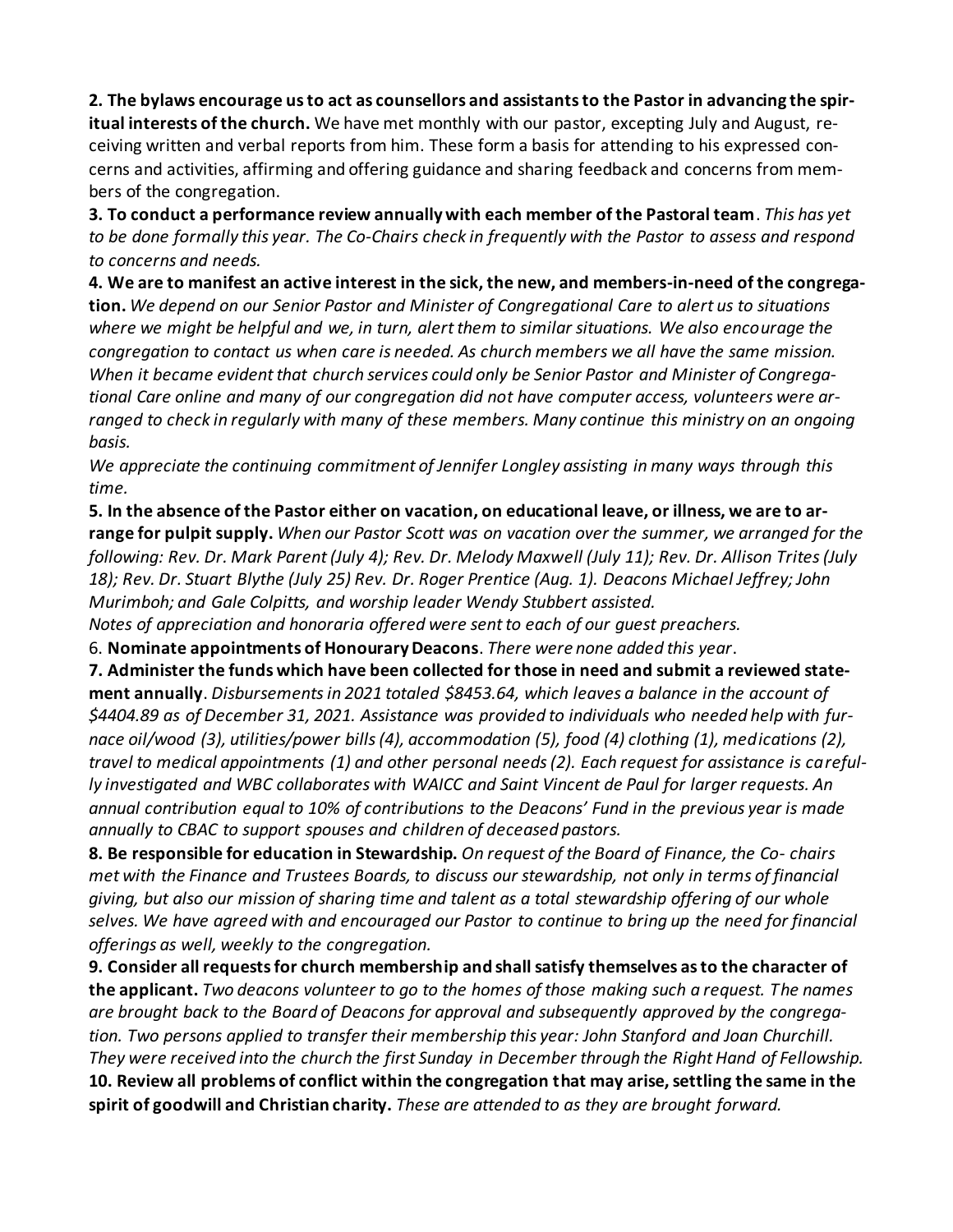**11. Co-operate with the Clerk of Membership in setting up and reviewing a non-active list of members annually. This was done in the fall with Wendy Elliott, Clerk of Membership, Jennifer**  *Longley, Minister of Pastoral Care, and Deacon Heather McGregor consulting.* 

**12. Report quarterly to the church. We have reported at all 5 business meetings.** 

**13, Appoint representatives to the Board of Finance and Personnel Committees**. *Michael Jeffrey is the representative on these committees.* 

**14 As required, appoint deacons who shall act as liaison with the Boards of Christian Education, Global Ministries, and Trustees.** *The Board of Deacons consulted with each* o*f these Boards over the year.* 

Our Board of Deacons has been active in supporting and encouraging the following:

- Supporting the work of the search committee to replace Minister of Families and Community Outreach

- Forty (40) \$5 gift coffee cards for the 40 international students at the Wu Centre when they returned from Christmas break. Deacon Anita Premkumar designed a welcome card to go with the 40 gift cards with a prayer written by our pastor.

- 48 (up from 35 last year) Christmas gift baskets were delivered, with a visit as it was allowed at the time, to those unable to get to church.

- Christmas honoraria and notes of appreciation for our staff members were made.

- Christmas Eve loose offering went to the Food Bank.

- Christmas Eve services — the children's service was cancelled due to Covid concerns. The sanctuary service went online.

- Consulted with WAICC Food Bank many times for benevolence purposes.

- A delayed AGM of CBAC was held in January on Zoom. Rosanne McClare, Heather McGregor were appointed as delegates. - Convention meetings were held virtually this summer. Sandra Ward, Heather McNally, Dora Crosby, Heather McGregor. Jean and Vincent Leung were asked to be delegates. A report was written by Heather McGregor and approved by the rest of the delegates.

- Graduating students connected with our church, were honoured at two services. Those who graduated from Grade 12 were given a bible to memorialize their achievement. Islam Tahini who is Moslem (a grade 12 student) was given a bookstore gift certificate to purchase a book that would honour her tradition.

Deacons for 2021

1. Gale Colpitts

- 2. Michael Jeffrey Co-chair
- 3. Peter MacKay
- 4. Joanna McGrath
- 5. Heather McGregor Co-chair
- 6. John Murimboh (Recording Secretary)
- 7. Zak Peters
- 8. Anita Premkumar (resigned due to a move)
- 9. Helen Chan
- 10. Vincent Leung

We express sincere appreciation and best wishes to Heather McGregor, who resigned on Dec.

31, 2021, as Deacon and Co-Chair; to Zak Peters who continues to represent the Board of Deacons on the Search Committee and Anita Premkumar who served as Deacon until she decided to move to the city.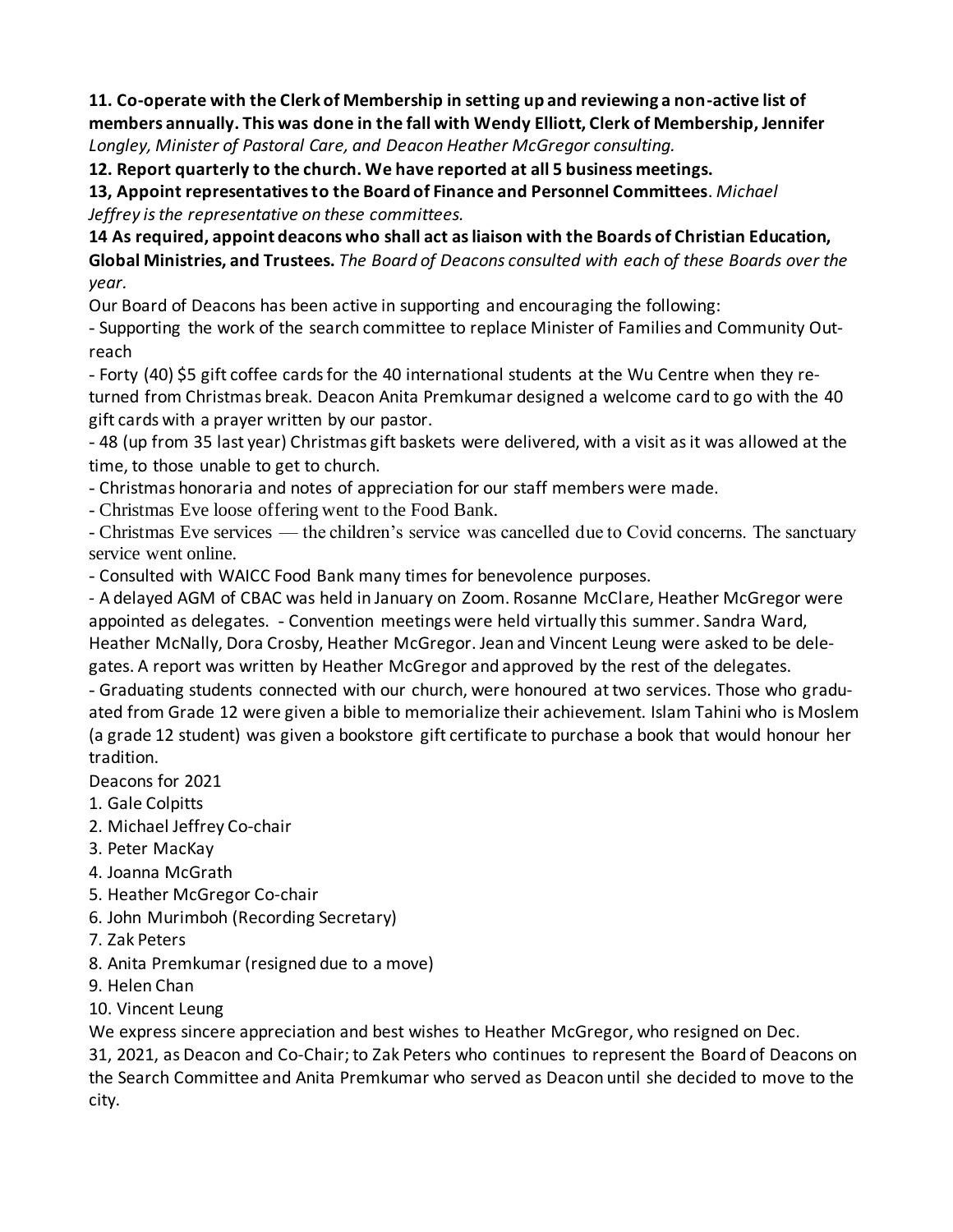## **Goals for the Board of Deacons in 2022**

Continue to fulfill the duties outlined in the church bylaws including the following: offer communion and assist with baptism as Public Health rules allow; administer requests for church memberships; provide and review pastoral support; administer DDF; organize pulpit supply; and work with the Clerk of Membership.

Organize summer pulpit supply.

Work with Pastor and Board of Finance to continue to promote Stewardship.

Work with Boards of Trustees and Finance to revise policies regarding endowments.

Work with other Boards and committees to improve communication and be a welcoming church.

Continue to support the Search Committee for Pastor of Families and Community Outreach. Respectfully submitted,

Heather McGregor, Co-Chair & Michael Jeffrey, Co-Chair, Board of Deacons

# **Wolfville Baptist Church, Board of Christian Education Report January 26, 2022**

Since our report at the Church Annual meeting in September there has been very little happening with the Board of Christian Education.

The board currently consists of two members, Michael Robertson, and Rosanne McClare, with Scott Kindred-Barnes as ex-officio member. We have not met since Michael joined the board, but discussion has been initiated with the Deacons about how to move forward.

Thanks to Avery Peters and Grace (Yae Won) Han for their work on the board over the past few years. Scott has continued leading/coordinating Wednesday night Bible study with a few others occasionally leading during the past few months. He is coordinating a series of adult education talks led by others to take place soon during the Wednesday evening slot.

In September, Kerry Kindred-Barnes and Avery Peters took over leadership/coordination of the Children's worship time on Sunday mornings. The name has been changed to Wonder Worship, which continued until before Christmas and our latest lockdown.

Wonder Worship is open to children and youth of all ages. We meet outside or in the lower hall (socially distanced) after the children's moment in the Sunday morning service. Each week there is a leader, teacher and helper. The leader begins by welcoming the children and youth and leading worship, singing songs and signing the words. The teacher is a congregant who joins us to share their favourite Bible verse and or story. They share for about 10-15 minutes and then rejoin the service or join in our activities. For the remaining time the group has a snack and engages in social time to catch up. Also depending on the time there is a learning activity lead by the leader. We would like to thank the following for their time and energy as they help us share in this important time of worship and connecting with the children and youth of our congregation.

Leaders: Avery Peters, Kerry Kindred-Barnes, Melody Maxwell and Cathy Murimboh Helpers: Grace (Yae Won) Han, Jean Leung, Rosanne McClare, Beth Crosby and Manami Kakihara Teachers: Melody Maxwell, Gale Colpitts, John Murimboh, Zak Peters, Heather McGregor, Kerry Kindred-Barnes, Beth Crosby, Grace (Yae Won) Han, Helen Chan, Joanna McGrath and Shon Whitney Rosanne continues as a member of the search committee for Pastor of Families and Community Outreach as a representative of the Board of C.E.

Please pray for our church and how we should move forward with the Board of Christian Education. Respectfully submitted by Rosanne McClare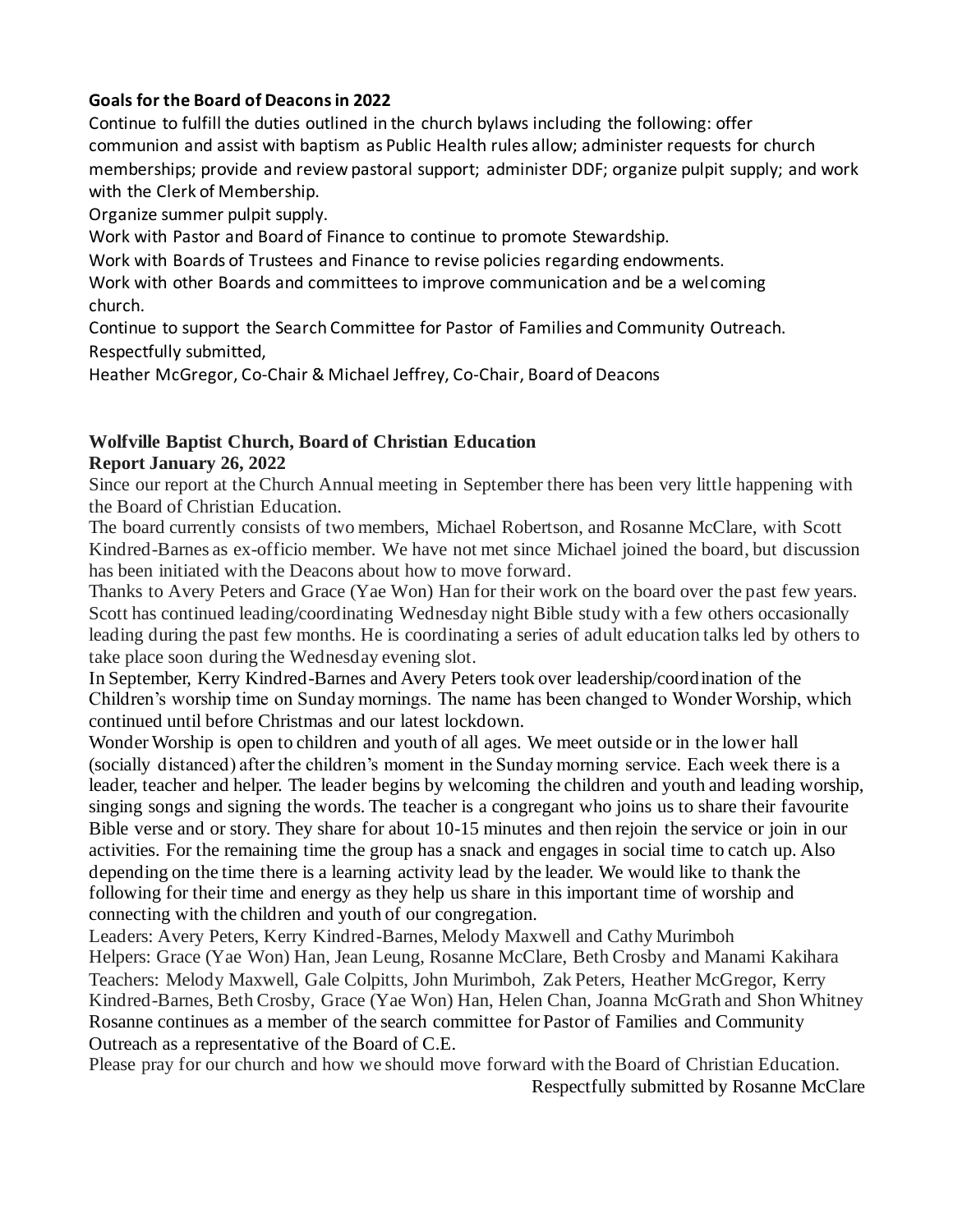#### **Music Committee Evaluation and Looking Forward, January 26, 2022**

The Music Committee met three or four times in person in 2021 and via email as required. Members consist of Director, Heather Price, hazel Walker, Blaine North and Beth Crosby. We were very sorry that Judy Macmillan's term with us ended at the end of December as she served so faithfully for many years on the committee.

#### **Some of the highlights in 2021 were:**

- The renovated choir cupboards for gowns and music books

- The new keyboard and recording equipment to help facilitate Zoom services

- Juggling in-sanctuary services when Covid permitted, with Zoom services and transitioning to live streaming services

- We alternated worship services with a small choir and a worship band

- Heather facilitated various soloists, musicians and Choral Scholars to supplement and enhance the worship experience

--Heather and Rebecca Coghlin directed a children's choir (Kidz Quire) on Friday afternoons, which presented a wonderful musical highlighting Missionary work at home and abroad. They have performed on other occasions as well.

- We appreciate the technical team that provide exceptional sound, video and slides for both the insanctuary and streamed services.

- The Committee met on November 4th, 2021 to discuss and plan our budget needs for 2022, in preparation for November's Business meeting. The updated figures were sent to the treasurer, Stewert Dockendorff.

- The Christmas Cantata was presented in-sanctuary and streamed on Sunday, December 12th. It included the Choristers, the Kids Quire, a brass section (including Luke Henderson), various readers and our Pastor. It was well attended and much appreciated.

## **Looking ahead to 2022:**

- We are presently limited to online services only and one singer leading the worship.

- We talked about the possibility of ordering new music for an Easter Cantata and securing a brass quintet for that service, depending on pandemic protocols.

-We also talked about organizing a Lenten concert series once again, with some of the proceeds going to the Choral Scholar fund.

-As well, we hope to organize a memorial hymn sing in the Spring (after Easter) and a Harvest hymn sing, where people can pre-choose some hymns.

-We may need to purchase a few more music stands, a guitar stand and a microphone that picks up multiple voices.

-We have two new Choral Scholars; soprano, Laycie Sutherland and alto, Dannielle Dipietrantonio, as well as Luke Henderson joining the Choristers. Scott McKinnon, Beth Crosby, Jemita Buchanan and Donna Holmes supplement the worship band. Thanks to Heather for facilitating such a great variety of music for our services.

- The main challenge ahead is being flexible in these changing times, listening to where God is leading us and maintaining a sense of community and worship inside and outside of our building. Respectfully submitted with appreciation and hope for our congregation,

Beth Crosby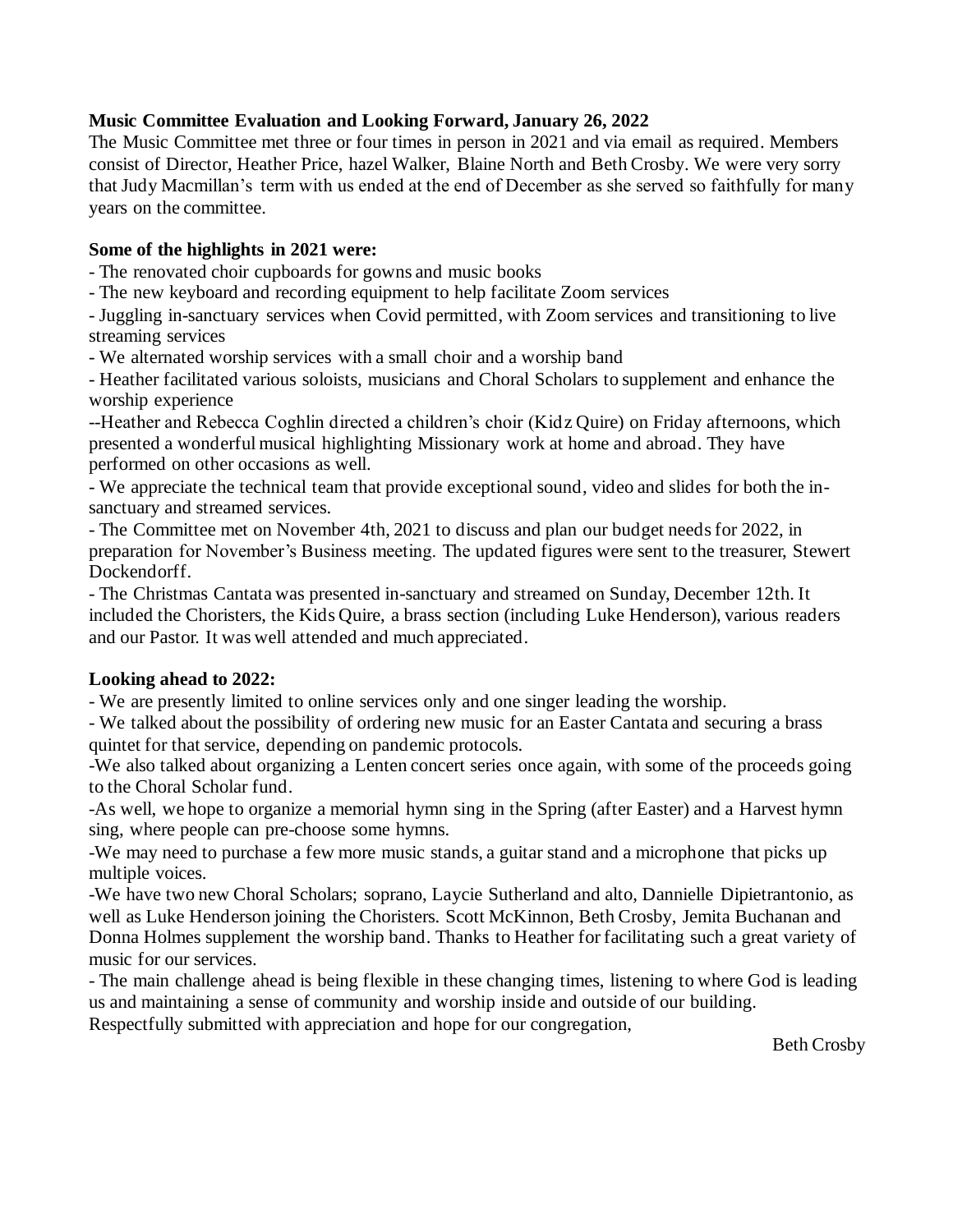## NOMINATING COMMITTEE Volunteer List January 2022

\* The year preceding the name indicates that the term ends in December of that year

\* Except for the Board of Christian Education when the term ends in June

\* The number after the name indicates which term of service; first, second or third

| Pastor                     |                                                               | <b>Scott Kindred-Barnes</b>  |
|----------------------------|---------------------------------------------------------------|------------------------------|
|                            | Pastor of Families and Outreach                               |                              |
| <b>Pastoral Care</b>       |                                                               | Jennifer Longley             |
| <b>Student Intern</b>      |                                                               |                              |
| <b>Minister Emeritus</b>   |                                                               |                              |
| <b>Honorary Deacons</b>    |                                                               | Harold Mitton, Mary McGrath  |
| Moderator                  |                                                               | <b>Robert Raeside</b>        |
| <b>Assistant Moderator</b> |                                                               |                              |
| Church Clerk Membership    | Recording                                                     | Wendy Elliott                |
|                            | <b>Assistant Recording Mark Crosby</b>                        |                              |
| Curator                    |                                                               | Sandy MacMillan              |
| Treasurer                  |                                                               | <b>Stewert Dockendorff</b>   |
| <b>Board of Deacons</b>    |                                                               |                              |
|                            | 2022 Gale Colpitts $2nd$                                      |                              |
|                            | 2023 Peter MacKay 1st, John Murimboh 3rd                      |                              |
|                            | 2024 Helen Chan <sup>1st</sup> , Vincent Leung <sup>1st</sup> |                              |
|                            |                                                               | $2 - 1$ $\sim$ $\sim$ $\sim$ |

2025 Joanna McGrath<sup>2nd</sup>, Michael Jeffrey  $3rd$  (Chair)

(Jennifer Longley, presently on leave while doing pastoral care)

#### Board of Trustees

- 2022 Glen Machan<sup>2nd term yr 1</sup>
- 2023 Findlay MacRae <sup>3rd</sup> (chair), Carolyn Price-Weiland<sup>1st</sup>
- 2024 Bill Storry <sup>3rd</sup>, James McKinley <sup>1st</sup>
- 2025 Don Beaton<sup>2nd</sup>

#### Board of Finance

- 2023 Karen North<sup>1st</sup>, Hazel Walker<sup>1st</sup>
- 2024 Kathryn Himsl <sup>1st</sup>, Gisele Caron <sup>1st</sup>
- 2025 Bill MacLeod <sup>2nd</sup>

## Board of Christian Education (Terms start and end in June instead of December)

- 2022 Grace Han<sup>1st</sup>, Rosanne McClare <sup>2nd</sup>
- 2023 \_\_\_\_\_\_\_\_\_\_\_\_
- 2025 Michael Robertson<sup>1st</sup>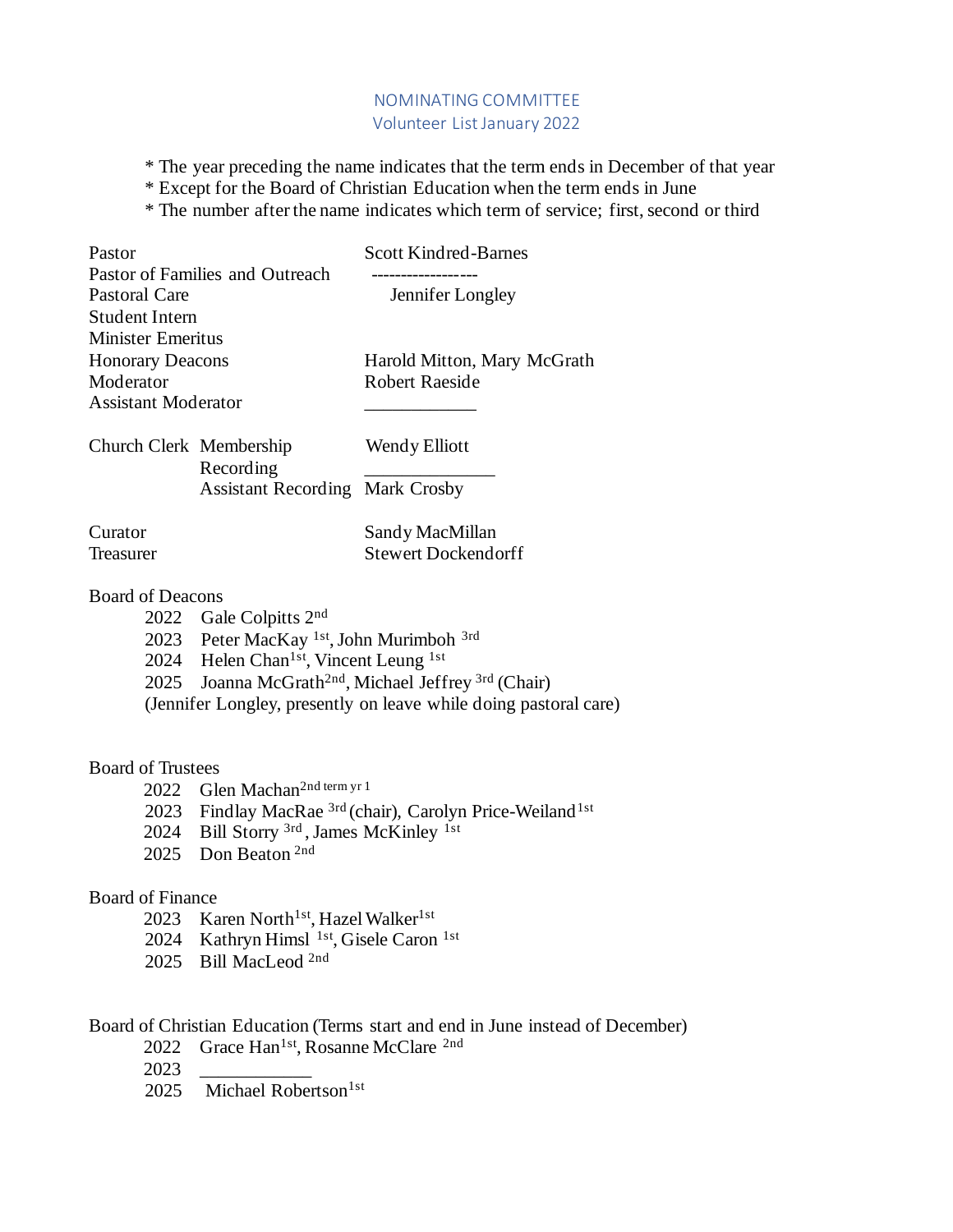Board of Global Ministries

2023 John Stanford 1st

2024 Jean Leung<sup>1st</sup>, Janet Muttart<sup>1st</sup>

2025 Shon Whitney <sup>3rd</sup>, Wendy Stubbert <sup>2nd</sup>

Social and Benevolent Society:

President: Judy Macmillan, Vice President: Muffy MacLeod, Secretary: Gale Colpitts and hazel Walker, Treasurer: Janet Muttart

Personnel Committee: Moderator ex-officio plus reps from Finance and Deacons.

- 2022 Mary McGrath 3rd
- 2023 Peter Muttart <sup>3rd</sup>

Chair of Tellers: Robert Raeside

Those serving as tellers: Peter MacKay, Rob Raeside, Mary McGrath, Jerry Miner, Noah Robertson, Ted Cross, Nancy Robertson

| Chair of Ushers:                      | <b>Blaine North</b>   |
|---------------------------------------|-----------------------|
| <b>Welcoming Committee:</b>           |                       |
| <b>Chair of Visitation Committee:</b> | Jennifer Longley      |
| Chair of Licensing Committee:         | <b>Roger Prentice</b> |
| Historian                             | Shirley Soleil-Day    |

Music Committee: Music Director, Heather Price 2024 hazel Walker 2nd 2025 Beth Crosby<sup>3rd</sup>(chair), Blaine North <sup>3rd</sup>

Melody Maxwell<sup>1st</sup>

Nominating Committee

2024 Heather McNally 1st

2025 Beth Crosby<sup>3rd</sup>

Representatives on WAICC: Diana Shelley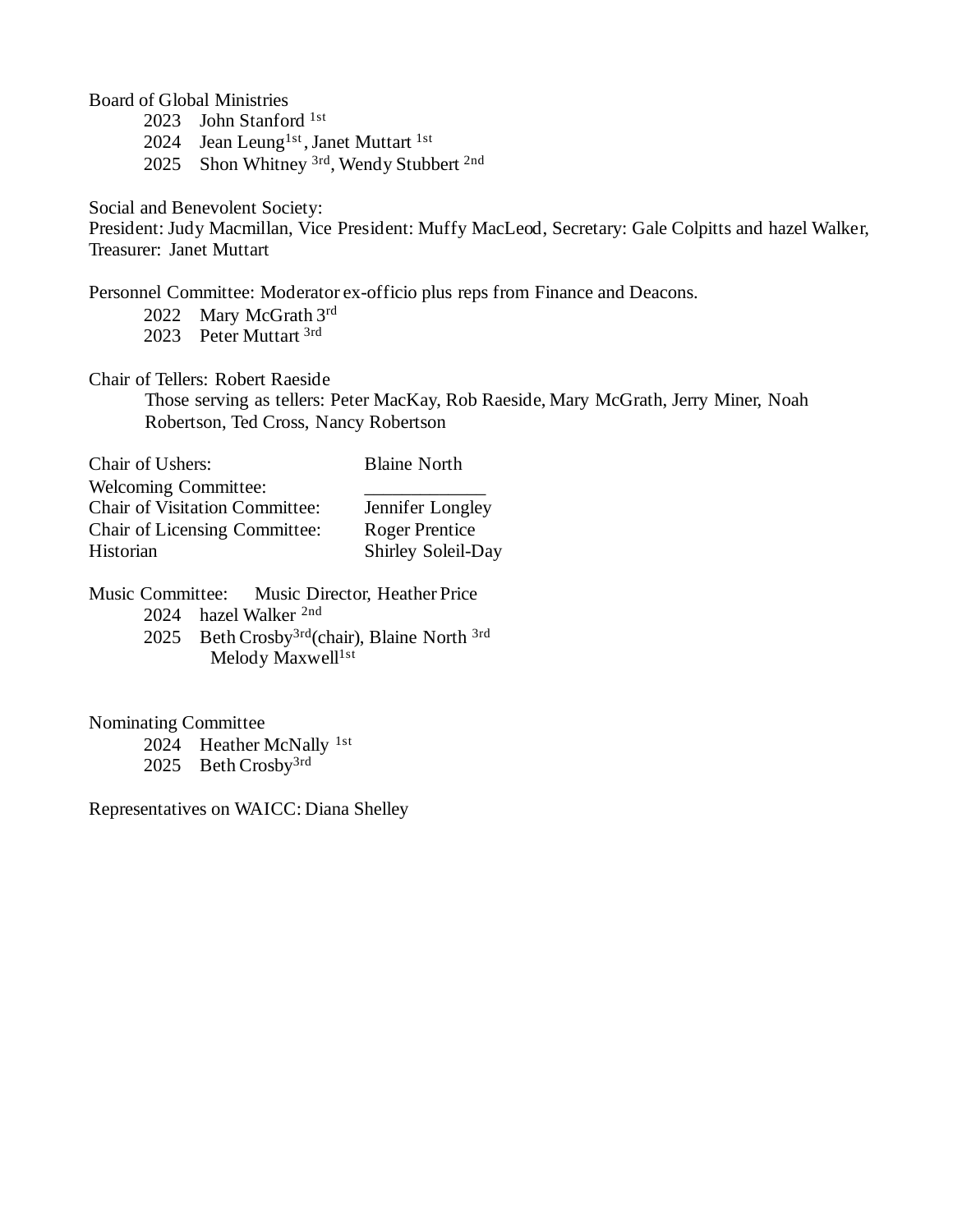## **Search Committee for the Pastor of Families and Community Outreach Update January 26, 2022**

#### **Church Decline recently in the news**

| Global<br>World<br>Canada<br><b>NEWS</b>                                                               | <b>Politics</b><br>$Local \vee$ | Money<br>Health<br>Entertainment                                           | Lifestyle<br>Watch   | $\alpha$<br>Ξ.<br>Perspectives<br><b>Sports</b> |
|--------------------------------------------------------------------------------------------------------|---------------------------------|----------------------------------------------------------------------------|----------------------|-------------------------------------------------|
| LIFESTYLE<br>'Gone by 2040': Why some religions are declining in                                       |                                 |                                                                            |                      |                                                 |
| <b>Canada faster than ever</b>                                                                         |                                 |                                                                            |                      |                                                 |
| By Ashleigh Stewart · Global News<br>Posted January 8, 2022 6:00 am · Updated January 17, 2022 4:21 pm |                                 |                                                                            | $100+$               | 5                                               |
| <b>Roman Catholic:</b>                                                                                 | 2019: 32%                       | 63.2% of Canadians are affiliated with a Christian religion<br>1996: 46.9% | 90-99                | 19                                              |
| United Church:                                                                                         | 2019: 3.8%                      | 1996: 9.7%                                                                 | 80-89                | 40                                              |
| Anglican:                                                                                              | 2019: 3.8%                      | 1996: 7.0%                                                                 | Age (years)<br>65-79 | 70                                              |
|                                                                                                        |                                 |                                                                            | $25 - 64$            | 69                                              |
|                                                                                                        |                                 |                                                                            | $15 - 24$            |                                                 |
|                                                                                                        |                                 |                                                                            | $0 - 14$             | 25                                              |
|                                                                                                        |                                 |                                                                            |                      |                                                 |
|                                                                                                        |                                 |                                                                            |                      |                                                 |

## **Church Vision**

To nurture Christian faith development for those connected to Wolfville Baptist Church, and those in our community who do not belong to a local church through interactions that demonstrate the love and compassion of Jesus

## **Pastor of Families and Community Outreach**

- Develop a visible outreach to those not connected to a local church.
- Lead the growth of Christian education and spiritual formation for all ages.
- Establish groups for children, youth, and young adults.
- Foster intergenerational participation.

## **Update**

- Advertised updated position description
- Reviewed applicants received
- Please send your recommendations to Eveline DeSchiffart [eveline.deschiffart@acadiau.ca](mailto:eveline.deschiffart@acadiau.ca)